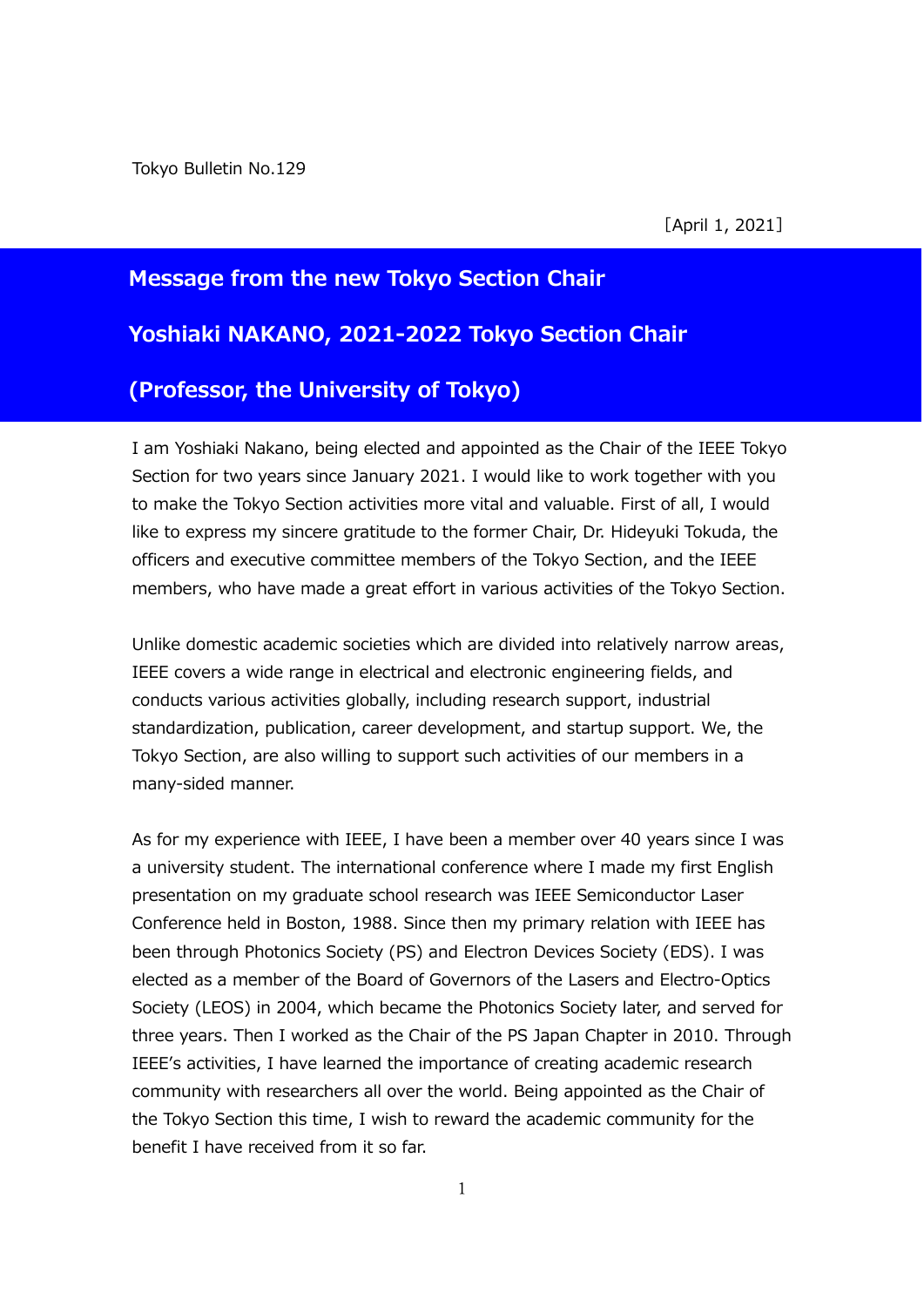Looking at the current status of the Tokyo Section, despite the declining tendency of the number of members in most Japanese academic societies, it maintains about seven thousand in member number. Another merit of our section is active participation of industrial members. Even so, without contenting ourselves with current situation, we would like to take actions which should increase the value of the Section further. In particular, we will focus on the following actions in this term: 1) increase in the number of high-grade members, i.e., Fellows and Senior Members, 2) increase in the number of IEEE Milestone awardees, 3) support of the Student Branch activities, and 4) cooperation with domestic academic societies.

Last year, the world was hit by an unprecedented crisis due to the COVID-19. It influenced Tokyo Section activities, too, by forcing most of them to be online. It turned out that the online approaches brought us zero travel costs, zero travel time, zero venue fees, and the ability to participate from anywhere in the world as long as time difference is managed. On the other hand, we lost chances to come across new people and to enlarge one's human network. In this term, we would like to retrieve the traditional value of the academic society which is only acquirable through face-to-face occasions, as well as to take advantages of the online meetings we have found.

I appreciate very much your continuous support and encouragement toward our Tokyo Section.

## **Notice from IEEE Tokyo Section Office**

Tokyo Bulletin is published via E-mail.

- Have you renewed your 2021 IEEE membership? You can easily [renew](https://www.ieee.org/membership/renew.html) your membership online with your [Web Account.](https://www.ieee.org/profile/public/createwebaccount/showCreateAccount.html?url=)
- Tokyo Section encourages membership upgrade to Senior Membership. Visit IEEE website for [online application.](https://www.ieee.org/membership_services/membership/senior/application/index.html) For details, please refer to [Senior](https://www.ieee.org/membership/senior/deadlines.html)  [Member Application procedure.](https://www.ieee.org/membership/senior/deadlines.html)
- Please make sure to notify IEEE HQ of any changes in your address, etc. [Online profile](https://www.ieee.org/profile/public/login/publiclogin.html) management is available by registering your [Web Account.](https://www.ieee.org/profile/public/createwebaccount/showCreateAccount.html?url=)